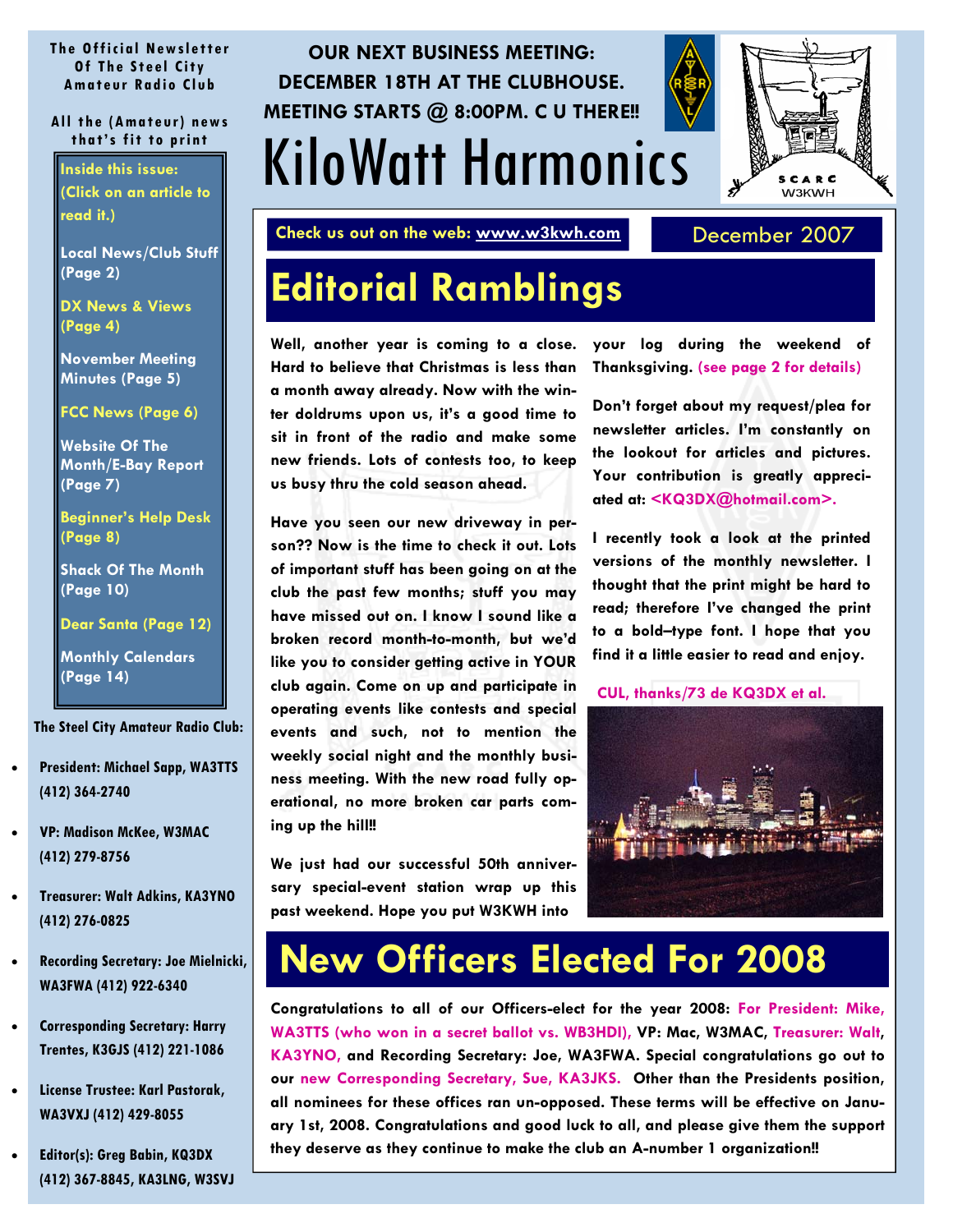## <span id="page-1-0"></span>**Local News/Club Stuff**

 $\ddot{\bullet}$  **From Mike, WA3TTS comes the following: There is talk on the microwave list page of hams hearing the newly launched Japanese Lunar Orbiter with simple antennas such as a three-turn helix on 2263.602 MHz. If you have a scanner that works that high or can scavenge an old Sband converter somewhere it may be fun to tinker with this. A more complete list of aerospace frequencies is available at: <http://www.uhf-satcom.com/sband/>** 

#### $\ddot{\bullet}$ **W3KWH 50TH ANNIVERSARY SPECIAL EVENT STATION**

**This was only the second "special event" activity that I know of, that was ALL SCARC. In October of '01 we celebrated 60 years of STEEL CITY ARC and now we celebrate 50 years in our "new" clubhouse. A few years ago we did "lend" the W3KWH facility to the "Breeze Shooters" to celebrate their 50-year anniversary, a noble cause indeed.** 

**This special event operation started on November 24th and we closed down operations on the 25th. Operating times each day were approximately from 9:30 AM to 5:30 PM or so in the afternoon. Obviously, the stations were not continuously "on air" in that block of time.** 

**We operated 75, 40 and 20 meter SSB. We accumulated about 200 "Qs" in the event. Twenty meters was the most productive with forty showing a pretty nice amount of interest and 75 being the least productive. I suppose there would have been more of a Q count if we had loggers to assist and even more with relief operators. There is no doubt in my mind that there were many callers that moved on rather** 

**KiloWatt Harmonics December, 2007** 

**©2007, The Steel City Amateur Radio Club** 

**Reprints/quotes permitted provided credit is given to the original author and the Steel City Amateur Radio Club.** 

**The Steel City Amateur Radio Club is a not-forprofit organization as defined under IRS Rules & Regulations Section 501 (C) (3)** 

**than "wait in line" to get a response. In a contest atmosphere there is the rapid exchange and you move quickly to the next contact. But . . . this was NOT a contest! In our case people wanted to talk a bit about our activity and of course, there was the "script" that we recited explaining a little about the club and the certificate procedure etc. I could tell the decline of calling stations as I signed with one station and the QRM level decreased as those folks abandoned their effort and moved on. However, there seemed to be a genuine interest in some of the club history and it deserved some attention and explanation. I got a call from an OE2 station, Gert in Austria, and that contact went on for 15** 

**minutes. He was quite interested in the club. When I stood by for more calls the "beehive" QRM had diminished considerably. Callers went on to other stations. Had we been operating in a contest mode we would have had double the contacts but, as I said, the callers deserved the courtesy of our time and I appreciate and respect their time and interest to look us up and make a QSO of it. I like to think that we spread the word of the Steel City ARC a bit, and that's a good thing.** 

**Many thanks to Chuck, N3UUZ, for being the primary twenty meter operator for both days. Chuck is still "Da Man!" Other ops: Sue, KA3JKS; Joe, WB3AGB; Bob, WB3HDI; Art, WA3BKD and . . . I apologize to the participants that I didn't list. Thanks to ALL who operated or gave us some support in the activity. And thanks to those that are helping with the certificate artwork and responding to the incoming QSL card requests. Thank you too to our technical committee, the clubhouse committee and the officer corps, past and present.** 

**It's such a treat (too often taken for granted) to be able to walk through the front door, turn up the heat, start some coffee, light up the computers, patch in the antennas, turn on the radios and . . . . .***EVERYTHING WORKS!* **Even, (maybe especially) the plumbing! I've been around here long enough to remember when ALL of the above was a "I hope" at any given time and we dragged equipment to the club for any serious operations. Three cheers for the new road too. "You've. . . . WE all have come a long way, baby!" Life is indeed good in the fast lane.** 

**I think it was a worthwhile effort, its not often that you get to celebrate a fifty-year anniversary of . . . . . ANYTHING and brag about it around the world!** 

**[73 and thank you all de W3SVJ \(see the pictures on the back](#page-15-0) cover)** 

 $\ddot{\bullet}$  **Mark, AI3J is recovering from minor surgery. Best wishes from the club for a speedy recovery!**

**[\(more local news on page 3\)](#page-2-0)** 



**Lloyd, KA3MSE, 12/30** 

**Happy Birthday to all of you, and a very** 

**MERRY CHRISTMAS to you & all our members!!**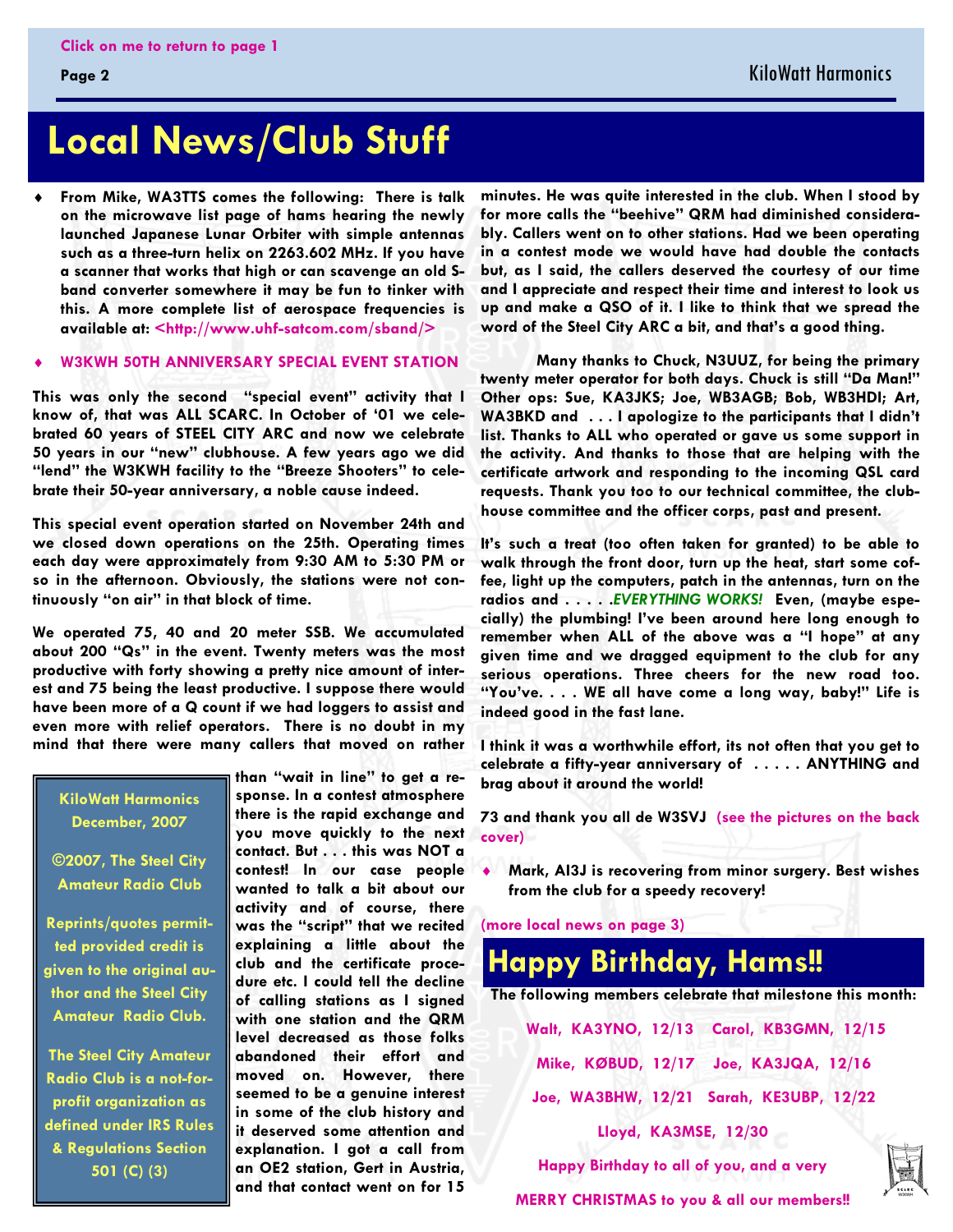## <span id="page-2-0"></span>Local News [\(con't from page 2\)](#page-1-0)

#### **JOHN RODGERS TAKES OVER AS NEW SECTION MANAGER**

**This will be the first of my monthly section news reports. I want to thank Larry O'Toole for his dedication and service to Western Pennsylvania and wish him well as he continues to recoup from his illness.** 

**I am looking to speedily get some action going in many areas that are of importance to the members. When I attended the WACOM hamfest last weekend I talked with many individuals that expressed concern about generating interest in the ARES program as well as the need to put new life into the clubs of our area. One of the first things that we will be working on is a combination of the section plans for Eastern and Western Pennsylvania. A sort of generic plan that will then be modified with details for the individual sections but will combine the resources of the two sections should the need arise. A committee is being formed for this purpose and I will be looking for one individual to serve on that team. We will then form a team to detail the Western Pennsylvania plan. We also need individuals to step up and be willing to accept the position of Emergency Coordinators for their individual counties. While some are on record we need to work to get a leader for each county. We also are in need of District coordinators for the four regions. Individuals with a desire to serve in this capacity are asked to contact myself at**  <n3mse@arrl.org> or Kathleen Peca at **<arrl.sec.wpa@comcast.net>. One important aspect of the job is the filing of monthly reports to the SEC. Failure to do so could result in the cancellation of the appointment.** 

**November report: Total number of ARES members: 493, change since last month: -1, in counties reporting: # of DECs/ ECs reporting this month: 9, # of ARES nets active: 33, # with NTS liaison: 2. Calls of DECs/ECs reporting: KA3EJV Drew McGhee, DEC South 2 and EC Blair County, N3OGT Andy Ketner, EC Huntingdon County, K3NPX David Leiser, EC Beaver County, KA3YCB Kevin Snyder, EC Jefferson County, KA3CUA Gary Trivelpiece, EC Bedford/Fulton County, KB3JOF Robert Zugates, EC Indiana County, N3IDH Dave Demotte, EC Washington County, K3CWP Carmine Prestia, EC Centre County, WX3E David Wellman, EC Erie County.** 

**Number of drills, tests and training sessions this month: 8, person hours: 68.5** 

**Number of public service events this month: 1, person hours: 1, total number of ARES operations this month: 9, total person hours: 69.5** 

**Another area we feel needs help is the club program. We are looking at a one day meeting to develop methods to interest new members and to get current members of clubs to become more active. More information on this will be forthcoming. Another program which is being developed is a method for** 

**clubs to share the information in their club newsletters with other clubs to help develop ideas for meeting programs and other activities. Bob DeMarco, WA3ZRM is interested in establishing a club newsletter and information exchange program. Bob is the Vice President of the Beaver Valley Amateur Radio Association (BVARA) and a retired educator. Any club interested in participating in such a program is asked to e-mail him at <wa3zrm@yahoo.com>. Bob can also be reached by phone at 724-378-7070 or on the 145.310- (100Hz PL) repeater. Interested clubs can also subscribe to the BVARA's eQRM newsletter by either visiting the club website at <www.w3sgj.org> or sending Bob an e-mail with the subject line: SUBSCRIBE.** 

 **The Western Penna. Phone and Traffic net meets daily on 3983 KHz. There is always a need for individuals to check in and help deliver traffic. It is easy to do and you will get help from the people already on the net. We do not want to return traffic as undeliverable because we do not have an outlet for someone to make a call and deliver the message. Due to propagation the net is currently beginning at 5:30 PM for the winter months.** 

**My schedule is rather flexible at this time for me to attend meetings and club activities to speak to your group. Contact me at <n3mse@arrl.org> to schedule a visit.** 

**73, John Rodgers, N3MSE, WPA. Section Manager** 

- **There is a new loafer beacon in town in Monroeville PA, signing A3O, owner is Mike WA3O, who is a Skyview ARC member. Frequency is 182.895KHz (that's KHz, not MHz) plus or minus a few tens of hertz as per my FT-847. I am hearing it around 20db above the noise as per the waterfall program for WSJT. Good to have another beacon in town. 73, Mike, WA3TTS** 

### **Credits/Thanks**

**This month's newsletter was brought to you by:** 

#### **WA3TTS, W3SVJ, & ARRL**

**Thanks for your contributions. They make the newsletter a much better read for all.** 

**All contributions to the 'KiloWatt Harmonics' newsletter are most welcome. Send your articles/pictures to:** 

**<KQ3DX@hotmail.com>** 

**That's it for this month, CU next time around!! 73 de KQ3DX et al.**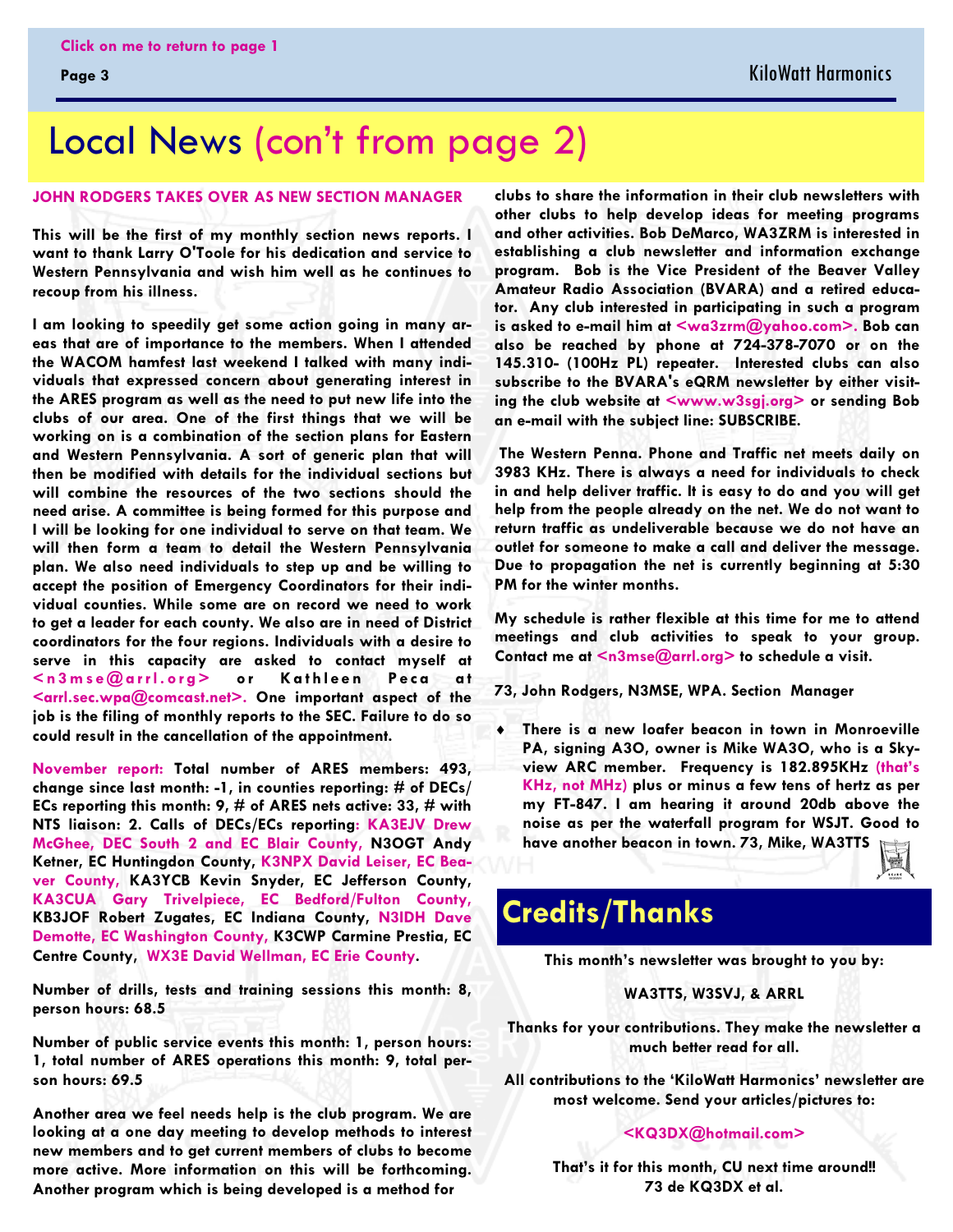#### <span id="page-3-0"></span>**Page 4**

## **DX News & Views**

#### $\ddot{\bullet}$  **OPERATIONS APPROVED FOR DXCC CREDIT**

**ARRL DXCC Manager Bill Moore, NC1L, announced earlier this week that all operations from Vlad Bykov's, UA4WHX, last trip have been approved for DXCC credit.** 

**These operations include, but may not be limited to, the following: 5X1VB -- Uganda; 9U0VB -- Burundi; 9X0VB -- Rwanda; D20VB -- Angola; D60VB -- Comoros, and J20VB -- Djibouti.** 

**Other operations include: 3DA0VB -- Swaziland; 5R8VB -- Madagascar; A25VB -- Botswana; C91VB -- Mozambique; ST2VB -- Sudan; Z2/UA4WHX -- Zimbabwe; V51VV -- Namibia, and OD5/UA4WHX -- Lebanon.** 

**If you have any questions concerning these operations, or any questions about the ARRL DXCC program, please e-mail the DXCC Desk <DXCC@arrl.org>.** 

#### - **HURRICANE DEAN WIPES OUT AVES ISLAND, YV0**

**Want to see the destructive power a hurricane really has?? Check out the before-and-after pictures of Aves Island on the link below. Aves Island, YV0, took a direct hit from Hurricane Dean on August 17, 2007 and 90% of the island disappeared.** 

#### **<http://www.yx0a.info/dean/dean.html>**

- $\ddot{\bullet}$  **Look for JA6GXK to be active from Minami Torishima from December 12-27. He will be active especially on the low bands. Plans are to put up a 160M vertical, plus a 80/40M dipole. He requests that cards be sent to the JARL Bureau. However if you need a card direct, send it to JD1BMM, listed on [<QRZ.com>](http://www.qrz.com). Do not send green stamps; use IRCs instead. He also plans to be back on Minami Torishima late-February through mid-March 2008.**
- $\ddot{\bullet}$  **ZS6WLC will be active from the South African Antarctica base, SANAE IV Vesleskarvet as ZS7BYRD during January and February 2008. Look for activity on 14180KHz SSB and 14280KHz AM. QSL direct to: Dr. Ludwig Combrinck, ZS7BYRD, P.O. Box 443, Krugersdorp 1740, South Africa.**
- $\ddot{\bullet}$  **ROTUMA ISLAND, 3D2. Tony, 3D2AG expects to be QRV from December 3 to January 20. QSL to home call.**
- $\ddot{\bullet}$  **BURKINA FASO, XT. Michael, F1IQH will be QRV as XT2WC from Bobo Dioulasso from December 5 through early January 2008. QSL to home call.**

#### $\ddot{\bullet}$ **CLIPPERTON ISLAND 2008 DXPEDITION ANNOUNCED**

**This press release formally announces the 2008 DXpedition to Clipperton Island. The DXpedition will be led by N6OX with N7CQQ and K4SV as the management team. The goal is to make 100,000+ contacts, including working as many European, Mediterranean and African stations where Clipperton is high on the most wanted list. Departure date is February 28, 2008, arriving on Clipperton on March 4+/-. The team plans to operate 12 to 14 days, depending on conditions, using the call TX5C.** 

**Currently, Clipperton is ranked 35th on the most needed countries list worldwide. The team of 22 or so amateur operators look forward to meeting or exceeding the performance expectations of modern DXpeditions. In addition to the ham activities, there will be a series of**  scientific studies done by the team.

**Clipperton Island (French: ÃŽle de Clipperton and as the real French name ÃŽle de la Passion) is a nine-squarekilometer coral atoll in the North Pacific Ocean, southwest of Mexico and west of Costa Rica, at 10°18"N, 109°13"W. It has no permanent inhabitants. It is an overseas possession of France administered by**  the Minister of Overseas France.

**More information about this expedition, including details of the scientific studies, ways you can help support this expedition financially, bios on the operators, a sponsor list and history of this DXCC entity, can be found at the teams web site: <http://www.clipperton2008.org>. While checking out the web site, be sure to visit the TX5C STORE.** 

 $\ddot{\bullet}$  **Look for E4/OM2DX to be active from Palestine December 14-22. This will be a group of 4 OM ops from Slovakia, operating on all bands 160-10M, CW, SSB and RTTY with special emphasis on the low bands. Plans are to have 2 stations QRV at all times. Online logs will be made available at their website:**

#### **<http://www.om2dx.com>**

#### **QSL this operation via OM3JW**

- $\ddot{\bullet}$  **ARUBA, P4. K6TA is QRV as P40TA until December 18. This includes an entry in the ARRL 160 Meter contest. QSL via WM6A.**
- $\bullet$  **ANDORRA, C3. Salvador is QRV as C31CT and has been active on 40 meters around 2330z. QSL via EA3QS.**

**(Information gleaned from the ARRL DX Bulletin, various issues)** 

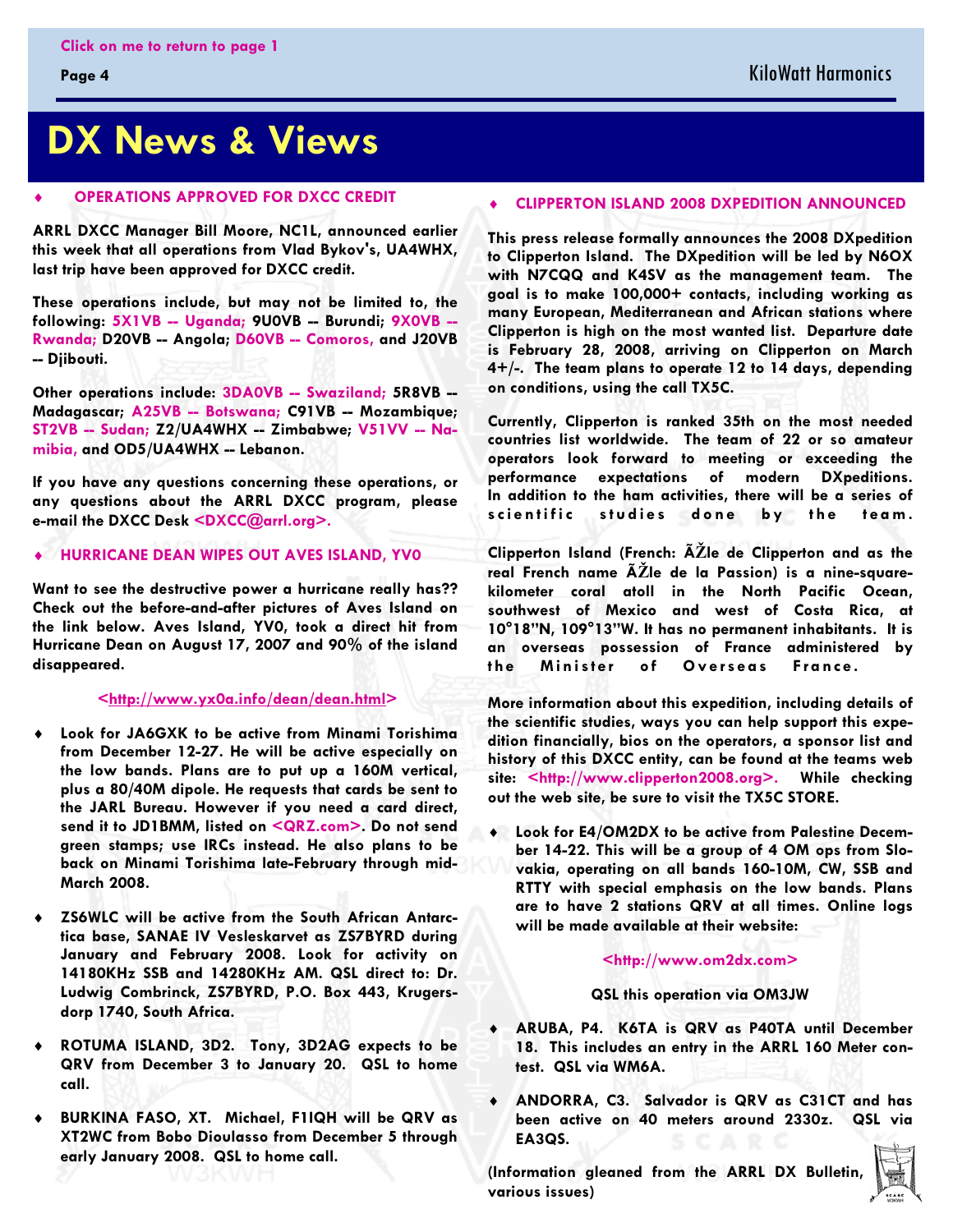## <span id="page-4-0"></span> **November 2007 Business Meeting Minutes**

**Meeting was called to order by the President WA3TTS, Mike at 8 PM. The Pledge of Allegiance was recited and followed by a moment of silence for our Silent Keys. 21 members and 3 guests answered the Roll Call. The minutes of the Oct. meeting was accepted as published in the Nov. newsletter. Treasurer KA3YNO, Walt who reported dues payment to the Repeater Council, which is necessary for our frequencies to be registered and accepted by the FCC, gave the Treasurer's report.** 

#### **Committee Reports**

**Technical: Several members reported untraceable and intermittent noise on the 2 meter repeater. Mike said that the beacons are working OK.** 

**Membership: WA3BKD, Art gave the 2nd reading for N3GHT, Bill Powers and the 3rd for WB3IKJ, Ron who was then accepted into the club by the membership.** 

**Ways And Means: WA3FWA, Joe will hold the 50/50 raffle after the meeting.** 

**Contest: Mike reported the CQWW DX CW contest this weekend, Nov. 24 & 25 and the SCARC 50th clubhouse anniversary special event to run 9 AM to 5 PM Sat. & Sun. The ARRL 160 meter CW contest will run on Dec. 1 & 2.** 

**Volunteer Exams: AI3J, Mark said that the next session would be held in June, 2008.** 

**Old Business: K3LAB, Doug is recovering from back surgery. N3EQP, John explained the features needed for a locking cabinet to house the proposed library books. He would be the acting librarian to check out books on social and meeting nights. WB3CRC, Dale was assured that the ditch along the edge of newly paved club road would be filled in with the proper drainage material.** 

**Nominations: Art held nominations for the 2008 officers. Mike and WB3HBI, Bob were nominated for President and a secret ballot decided Mike to retain that office. KA3JKS, Sue was nominated unopposed for the vacant Corresponding Secretary post. The remaining offices were re-nominated unopposed. The results for the 2008 officers are: President……………………..WA3TTS Mike** 

**Vice-President………………..W3MAC Mac** 

**Treasurer……………………..KA3YNO Walt** 

**Corresponding Secretary…….KA3JKS Sue** 

**Recording Secretary………….WA3FWA Joe** 

**Motion to Adjourn by Mike.** 

**50/50 Raffle won by WB3HDI, Bob** 

**Minutes submitted by Recording Secretary WA3FWA, Joe.** 



## **The Steel City Swap 'n Shop**

**Mike, KD0AR has a Gap Titan DX Vertical antenna for sale. It is approximately one year old, or so, and has a couple of the interconnecting wires broken that connect the stub rods. He indicates that this is not a major repair. The antenna itself is sound. Parts are readily available for this antenna from the GAP website. This is a \$300.00 antenna new, and Mike is asking only \$50.00 for it. If interested, contact Mike at:** 

#### **<KD0AR@sbcglobal. Net>**

**BTW: Check out Gap Antennas website for more info on this antenna: <http://www.gapantenna.com>**





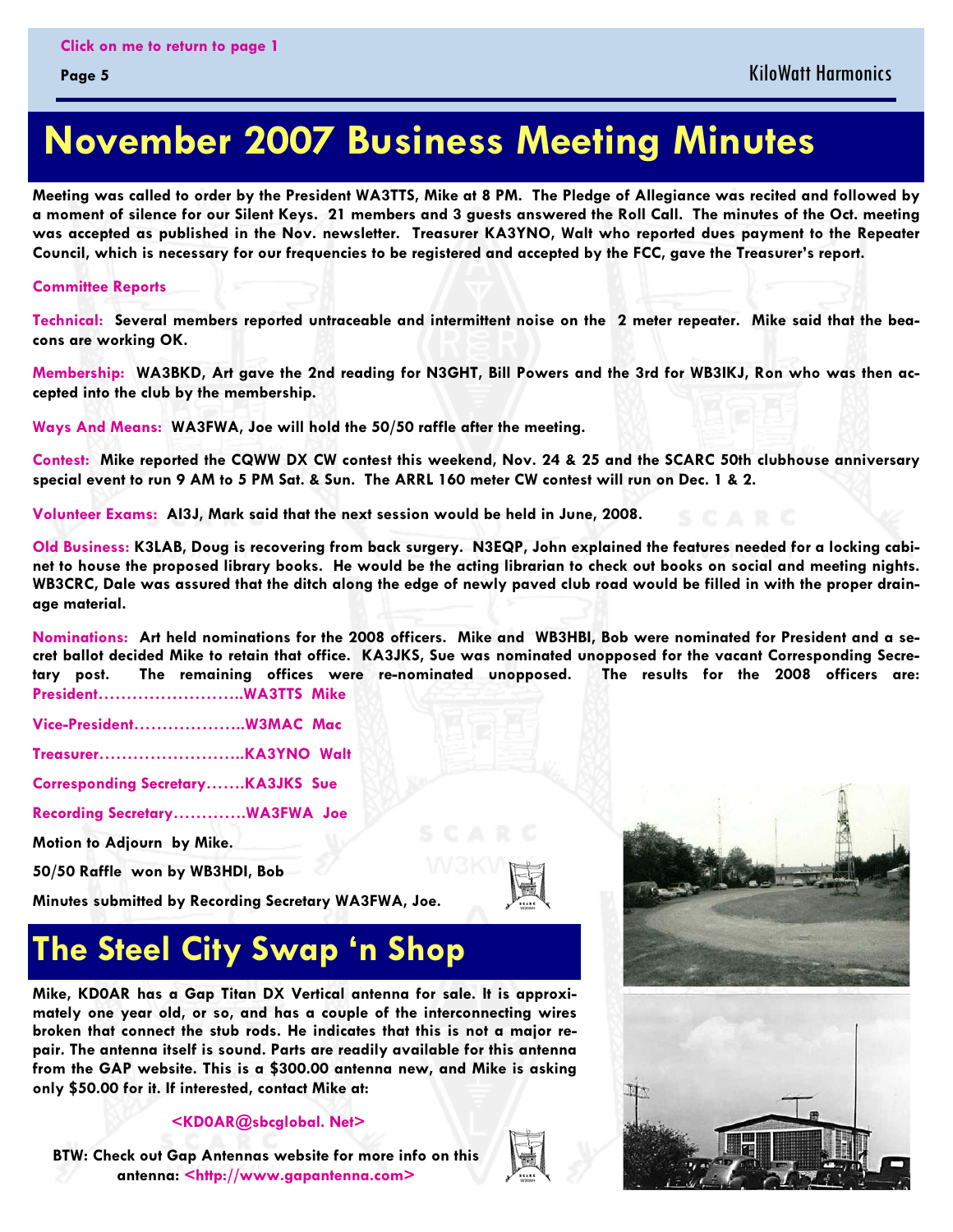#### KiloWatt Harmonics

## <span id="page-5-0"></span>**FCC/Regulatory Matters**

#### $\ddot{\bullet}$ **500 KHz EXPERIMENT ENTERS SECOND SEASON**

**Fall has brought lower static and good propagation, making excellent conditions for the 500 kHz experimenters. The ARRL 500 kHz experimental license, WD2XSH, was issued in September 2006 and has 19 active stations.** 

**Project Coordinator for the ARRL-sponsored 500 kHz experiment Fritz Raab, W1FR, said, "We have been joined by a second US experimental license, WE2XGR, with five participants, as well experimenters in the UK, Germany, Sweden and the Czech Republic; operating modes include CW, QRSS, PSK-31, and others. Contacts have been achieved at distances up to 1234 miles. Signals have been received all over North America, Alaska, and Hawaii, and trans-Atlantic reports are not uncommon."** 

**The best time to listen is between sunset and sunrise, Raab said. "The operating frequencies are: WD2XSH -- 505.2-510 kHz; WE2XGR -- 505-515 kHz; UK -- 501-504 kHz, and SM, DL, OK -- 505.0-505.2 kHz. Reception reports should be filed at the <www.500kc.com> website so that they become part of our data base." Additional information can be found at the experiment's Web site and also in the July/August 2007 issue of QEX <http://www.arrl.org/qex/2007/07/raab.pdf>.** 

#### $\ddot{\bullet}$  **MOTOROLA TO ACQUIRE CONTROLLING INTEREST IN YAESU/VERTEX STANDARD**

**Motorola USA has announced its intention to launch a tender offer to acquire a controlling interest in Vertex Standard Co, Ltd. Vertex Standard is the parent company of Yaesu. Motorola will own 80 percent of Vertex Standard; Tokogiken, a privately held Japanese company, controlled by current president and CEO of Vertex Standard Jun Hasegawa, will retain 20 percent, forming a joint venture. The total purchase price for 80 percent of the outstanding shares on a fully diluted basis will be approximately US \$108 million.** 

#### $\ddot{\bullet}$ **WRC-07 UPDATE**

**The final working session of the 2007 World Radiocommunication Conference (WRC-07) in Geneva drew to a close Thursday afternoon, November 15.** 

**According to International Amateur Radio Union (IARU) Secretary David Sumner, K1ZZ, the principal achievements and disappointments, as they relate to the Amateur Services, of the conference are:** 

- **Good: Maintenance of all existing amateur allocations, including the 7.200-7.300 MHz allocation in ITU Region 2 (the Americas) that had been somewhat at risk in connection** 

**(Articles that appear in the FCC /Regulatory Matters column are gleaned from various issues of the ARRL Bulletin, among other sources. Thanks to the ARRL for their permission to reprint.)** 

**with consideration of additional allocations for HF broadcasting (see below).** 

- $\ddot{\bullet}$  **Good: A new worldwide secondary allocation at 135.7- 137.8 kHz with a maximum radiated power limit of 1 W EIRP. (given the low efficiency of practical antennas for this frequency range, this limit is not as severe as it may sound).**
- $\blacklozenge$  **Good: Inclusion of an item, "to consider an allocation of about 15 kHz in parts of the band 415-526.5 kHz to the Amateur Service on a secondary basis, taking into account the need to protect existing services" on the provisional agenda for WRC-11 (set for 2011).**
- $\ddot{\bullet}$  **Good: Avoidance of future agenda items that pose serious threats to key amateur allocations.**
- $\bullet$  **Good: Some improvement in the so-called "country footnotes" that provide for different allocations by country in all or part of the 1.8, 3.5, 50 and 430 MHz amateur bands.**
- $\ddot{\bullet}$  **Bad: No new allocation for the Amateur Service in the vicinity of 5 MHz, and no agenda item to consider such an allocation at a future conference.**
- $\ddot{\bullet}$  **Bad: No future agenda item to consider an amateur allocation at 50 MHz in ITU Region 1 (Europe, the former Soviet Union, Mongolia, Africa and parts of the Middle East).**

**The amateur issues were, of course a minor part of the WRC-07 agenda, but the Amateur Service was involved in one of the most contentious agenda items dealing with allocations between 4 and 10 MHz. A series of European Common Proposals had proposed changes to allow for an increase** of **350 kHz in HF broadcasting allocations, with a footnote for administrations to allow the Amateur Service to use 5.260- 5.410 MHz on a secondary basis and with a radiated power limit of 250 W; however, HF broadcasting had no support from the other regional organizations and no compromise acceptable to all parties could be found. Ultimately the European administrations had to accept "no change" for broadcasting, effectively scuttling our chances for a 5 MHz allocation.** 

**The IARU had hoped that if an allocation could not be achieved at WRC-07, an appropriate agenda item could be included for WRC-11. The 2007 conference, however, had little interest in taking up HF issues at the next conference, tentatively set for 2011, having little to show for a great deal of effort expended on HF in preparing for WRC-07. The only HF issues on the provisional WRC-11 agenda have to do with oceanographic radar applications and the [\(continued on page 13\)](#page-12-0)**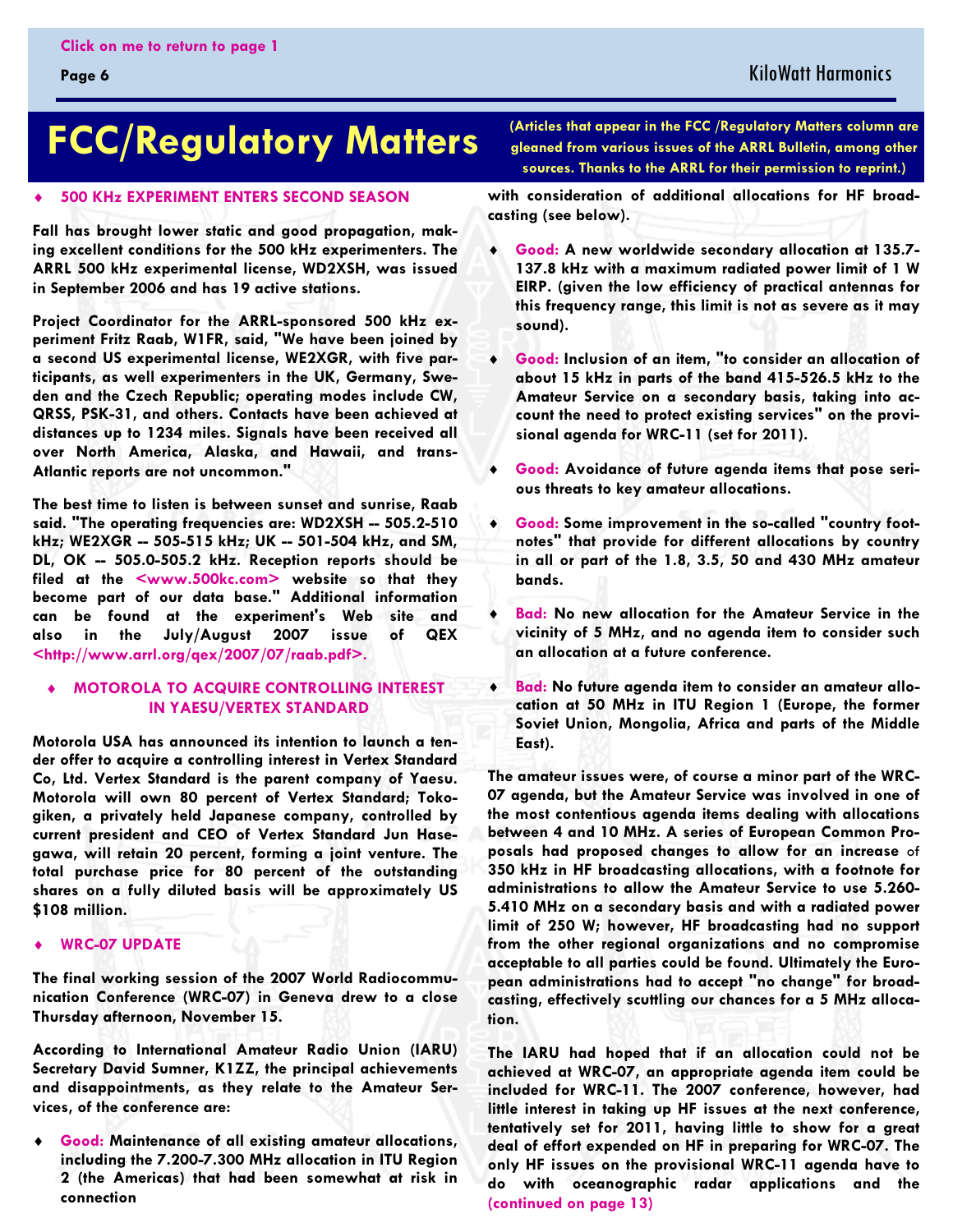## <span id="page-6-0"></span> **Website Of The Month The E-Bay Report**

**A monthly feature I dreamt up to inform you, our members of websites related to Amateur Radio, which I hope you'll find interesting and useful.** 

**YE OLDE EDITOR'S DISCLAIMER: I have no interest, either pecuniary or monetary in the websites listed herein. All I wanna do is to make the newsletter more interesting to read. CUL, thanks/73 de KQ3DX** 

> **This month's pick: The DXZone**

**<http://www.dxzone.com>** 

**No, it isn't a site for DX'ers only. This one is full of information on antennas, rigs, contesting, SWL'ing, propagation, and many more topics of interest to Amateurs. It also has a classified section where you can buy and sell radio-related merchandise. I perused this one and found all sorts of info on just about everything you could think of. There is also a section for the scanner buffs out there too. There you'll find info on monitoring aeronautical, maritime, military, police and railroad traffic, plus many more. Did you lose your copy of your owners manual?? Chances are that you'll be able to find it here. Are you an antique radio collector?? They've got a section for you too. It's also a good site for the DX'ers, as it has links to DX Clusters, Clubs, places where you can rent a shack (hopefully on a tropical island now that winter has arrived here), plus links for all the different digital modes available. Not only that, but there are lots of links available for downloading software for the digital modes, too.** 

**This is a pretty intense website. Lots and lots of stuff available for sale, and a great source for software and reference material pertaining to radios, antennas, etc, etc, ad infinitum. There's way too many items/links on this website to describe here in detail. So, check it out yourself and be sure to bookmark it. I think you'll find that it is one that you'll visit often.** 



**Yet another one of my brainstorms I dreamt up to keep our members informed on some of the more interesting auctions taking place on E-Bay.** 

**YE OLDE EDITOR'S DISCLAIMER: I have no interest, either pecuniary or monetary in the auctions listed herein. All I wanna do is to make the newsletter more interesting to read. CUL, thanks/73 de KQ3DX** 

**This month we have: Pot-Luck: A hodge-podge of various newer/older radios up for grabs on E-Bay.** 

**This first one is for a newer-vintage Kenwood TS-570DG HF Transceiver. This one came with the external matching speaker, a power supply, and an INRAD 1.8KHz SSB filter. From the pics I saw, it looked to be clean and well-cared for. The seller is also throwing in a Heil desktop microphone and cable. The rig and accessories was listed as only having 5 or 6 hours total time on them. A nice little compact radio either at home as a base or mobile unit. Final price: \$800.00 for the whole shebang. Again, you can see if you shop a little, you CAN get on HF cheaply.** 



#### *The Kenwood TS-570DG package deal as described above.*

**Next up, we have a Hallicrafters SX-100 receiver. Clean boat anchors like this are getting harder and harder to come by these days. This one looks like a real gem. Completely restored inside and out, this one even had ORIGINAL Hallicrafters tubes in it. This particular unit was the later production Mark 2AB, which had some improvements over the earlier models. Final price: \$1324.99. A real find in this condition. [\(continued on page 9\)](#page-8-0)**

*To the left and right, are pictures of the Hallicrafters SX-100 as described above* 

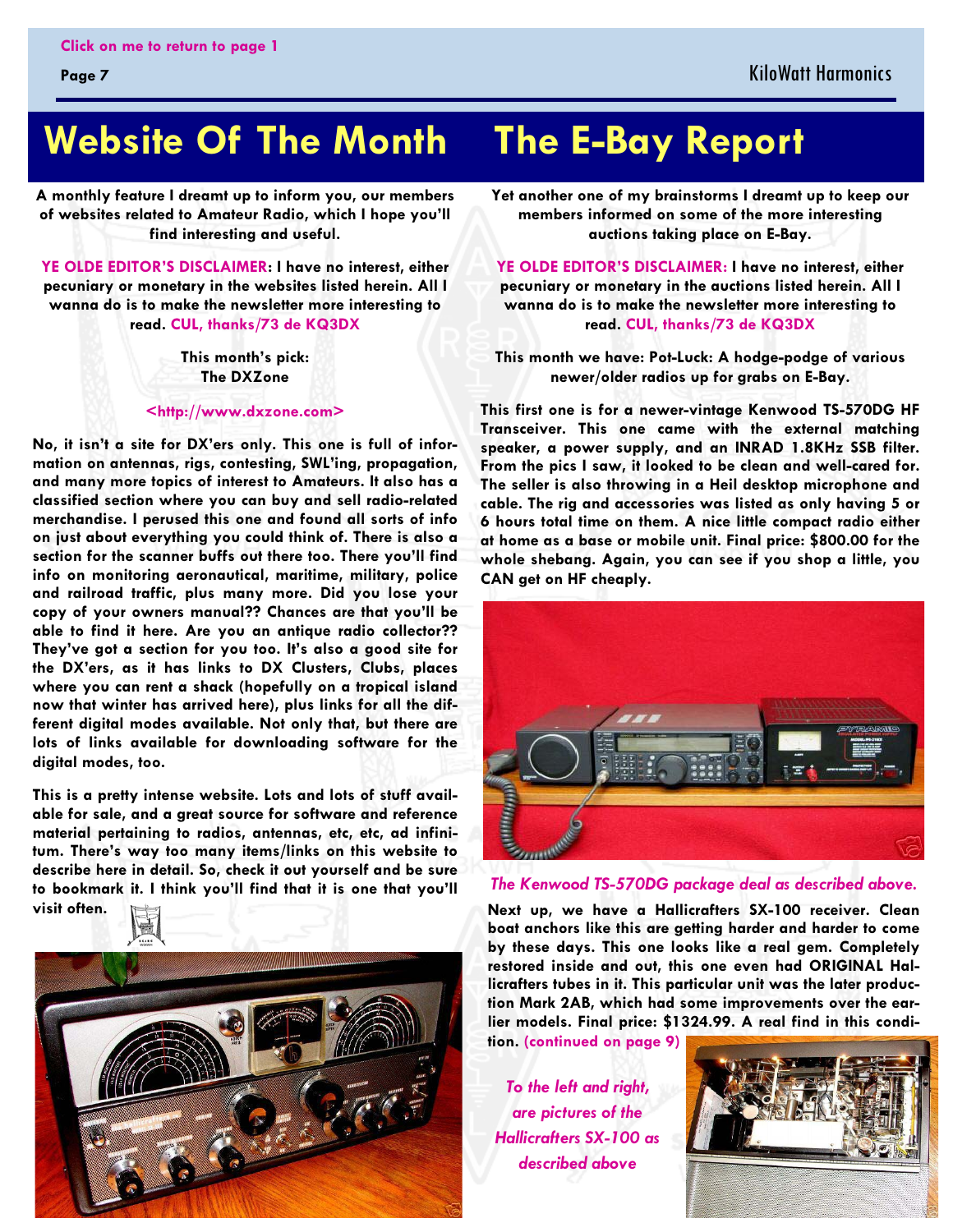## <span id="page-7-0"></span>**The Beginner's Help Desk**

**In this month's installment, we continue our talk on going digital. In this issue, we'll talk about installing and configuring sound card interfaces.** 

**There are lots and lots of digital sound card interfaces out there available for your use. Buying one is like buying a car: you can buy a Cadillac or you can buy a Yugo. Question is, how do I know which one to buy?** 

**Ye olde editor uses many different ones in his shack. I currently have a Tigertronics SignaLink USB interface, and the West Mountain Radio RigBlaster NoMic interface. We'll talk about interfacing these, as these are 2 popular models in widespread use. (Our article this month will deal ONLY with the RigBlaster/Tigertronics units.)** 

**These are 2 nice little units that don't take up much space on your operating desk, and they won't empty out your wallet either. The Tigertronics unit sells for about a hundred bucks direct from the manufacturer, and I bought the RigBlaster at Dayton for about ninety bucks. So, as you can see, you can get on the digital modes VERY cheaply. There are also units available from MFJ, Timewave and Kantronics. However, the Timewave/Kantronics units are very expensive (\$300- \$500). But, they do offer features such as DSP filtering, and mailbox capability for storing messages (such as mail from HF Packet), so again, it's the Cadillac vs. Yugo thing. I'll try to run a feature on comparing data controllers (Timewave, Kantronics) vs. the sound card interfaces (RigBlaster, Tigertronics) in a future issue.** 

**The nice thing about the RigBlaster/Tigertronics units, is that they come with all the cables you'll need to hook it up and go. About the only thing you'll need to know is the type of cable you'll need to plug in to your rig. These units plug into the front of your radio, so take a look at the microphone plug on your rig. Chances are that it will probably be either a 7 or 8 pin plug. So, when ordering it, specify the manufacturer of your rig, and the number of pins on the microphone jack.** 

**Interfacing these units is a very SIMPLE process. The first thing you'll need to do is to open up your interface and configure it to use with your particular radio. This simply involves positioning little jumpers inside so it will work with your rig. Whichever interface you decide to use, instructions are provided on how to accomplish this. Once you have done this step, go ahead and plug the interface into an available USB port on your computer. Then, simply plug the mic cable into your radio.** 

#### **HOW TO CONFIGURE THE TIGERTRONICS INTERFACE**

 **the steps above was to send receiver audio directly to the computer, just like we did last month. When plugging the interface into the computer, the computer will automatically recognize it as a new device and configure it as a sound card. BTW: It is possible to have more than one audio device configured on your computer; I have 3. I added an external sound card, in addition to the internal one. Your computer will configure the Tigertronics unit as an additional sound card.** 

**In my case, I ordered the interface with a cable with no ends on it. I then got some RCA Phono Plugs from Radio Shack, and soldered them onto the cable and plugged them in to the back of my radio where appropriate. All I needed to connect to my radio from the interface was 'Audio In' and 'PTT'. 'PTT' stands for 'Push To Talk'. This is how the interface automatically keys the rig on and off. The other jack I needed to wire was 'Audio In'. This jack will send transmitter audio from the interface to your radio.** 

**With the way I wired my rig as described above, I was able to leave my microphone plugged in at all times, and feed audio from my interface into the back of my rig. Also, I split the 'PTT' line on my cable and am feeding it to the CW Key jack on the back of my rig; that way, it'll key the radio in the CW mode. MFJ manufactures a microphone/TNC switch, so you can switch between your mic or your sound card interface, thereby leaving your mic plugged in all the time. However, this might involve some modifications to the MFJ switch, such as cutting off the connector on it and soldering your own connectors on. These switches are really designed for the Timewave/Kantronics controllers, as well as MFJ's own line of controllers. My recommendation: simply unplug your interface and plug in your mic when you are using voice. You can only use one mode at a time anyway, and it just takes a few seconds to do so. My setup was special; if you have an Icom, Yaesu or Kenwood rig, you'll receive the cable pre-wired when you order your interface.** 

**If you are feeding audio directly to your computer, and are using the MultiPSK program as described last month, you will need to configure your audio settings. You can do this on the MultiPSK introduction screen, on the top menu bar where it says 'Sound Card Audio Input' and 'Sound Card Audio Output'. Under the 'Output', you'll see 'USB Audio Codec' listed; this is your Tigertronics interface. So, go ahead and select that for your output device. Under 'Input', select your computer sound card as the input device; this way, you'll be able to hear receiver audio thru your computer's speakers. Under 'Com Port' on the program, select 'None'; this way it'll key your rig thru the sound card output.** 

**[\(continued on page 11\)](#page-10-0)** 

**I have a Ten-Tec Omni VI radio. All I did after completing**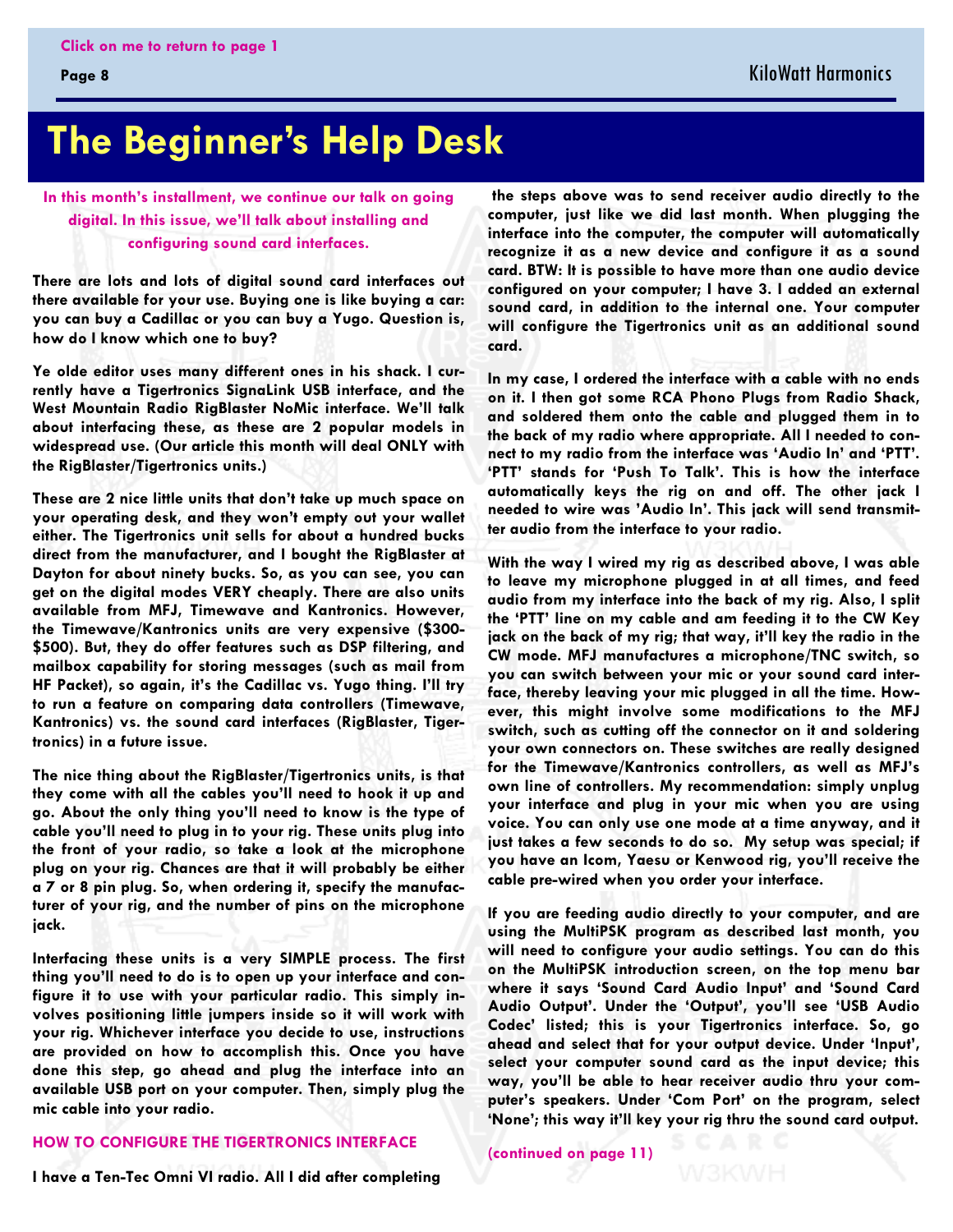## <span id="page-8-0"></span>The E-Bay Report [\(con't from page 7\)](#page-6-0)

**This next one is for another Kenwood rig; this time it's the TS-450SAT transceiver. This was the successor to the very popular TS-440 (which was ye olde editor's first rig). This one is just as popular; you'll still hear a lot of these on the air today. This particular specimen appears to be in very clean shape; no scratches on the top or front of it. Comes outfitted with the internal automatic antenna tuner, the power cable, manual, and the original hand mic. I like to show these radios here because, if you've browsed thru a radio catalog, you've probably become disillusioned with the high prices new HF rigs today command. Again, as seen here you can indeed get on the HF bands without spending a fortune. Final price for this little beauty: \$521.00, plus an extra \$16.00 to ship. Another compact little rig you can use either at home or mobile, or on a DXpedition.** 



#### *The Kenwood TS-450SAT*

**For my next pick, I picked one of my favorite radios of all time; the Hallicrafters SX-28A Super SkyRider. I featured this model a few months back. This time around, I found one that was completely restored, inside and out. The faceplate was professionally restored and re-lettered, and the inside also had a complete makeover. Old caps, and any other parts that were suspected of being out of tolerance were replaced. This is an old, old pre-World War II boat anchor, weighing in at around 75 lbs or so. Chuck Dachis, in his excellent Hallicrafters book, describes this as the epitome of a classic boat anchor receiver, and he's right. Big, heavy, impressive with lots of knobs. There's nothing better than using an old boat anchor like this to heat the shack on a cold winter's night. This rig was for pickup only; the owner mentioned in the auction that he would rather not ship it, and understandably so, given it's fine condition, weight, and the possibility of damage during shipping. Final price for this restored beauty: \$565.00. The beat-up SX-28 listed in the August newsletter sold for \$221.50, and I said that these rigs restored could go for 2 or 3 times that price. Looks like I was pretty close in my estimate.** 



*The Hallicrafters SX-28A. A nice, clean restoration job. Look at the faceplate: Not a mark on it!!* 



**Last up, we have another collector quality boat anchor. This time, it's the Collins KWM-2A transceiver. This one is a very late 1977-model production, just before Rockwell took over, and is in immaculate condition. I wish I could own something like this, but alas, I just don't have this much bread to spend on a rig right now. Maybe after I get some overtime at work under my belt, things'll be different. The nice thing about Collins stuff, is that most of it is in fine condition just like this beauty. Final price for this gem: \$2550.00. As you can see, Collins gear is like a fine wine: It appreciates with age.** 

**That's it for this month. Thanks for reading!! 73 de KQ3DX** 



*The Collins KWM-2A transceiver. This is about as good as it gets. Any cleaner, and it would still be in the box unopened.*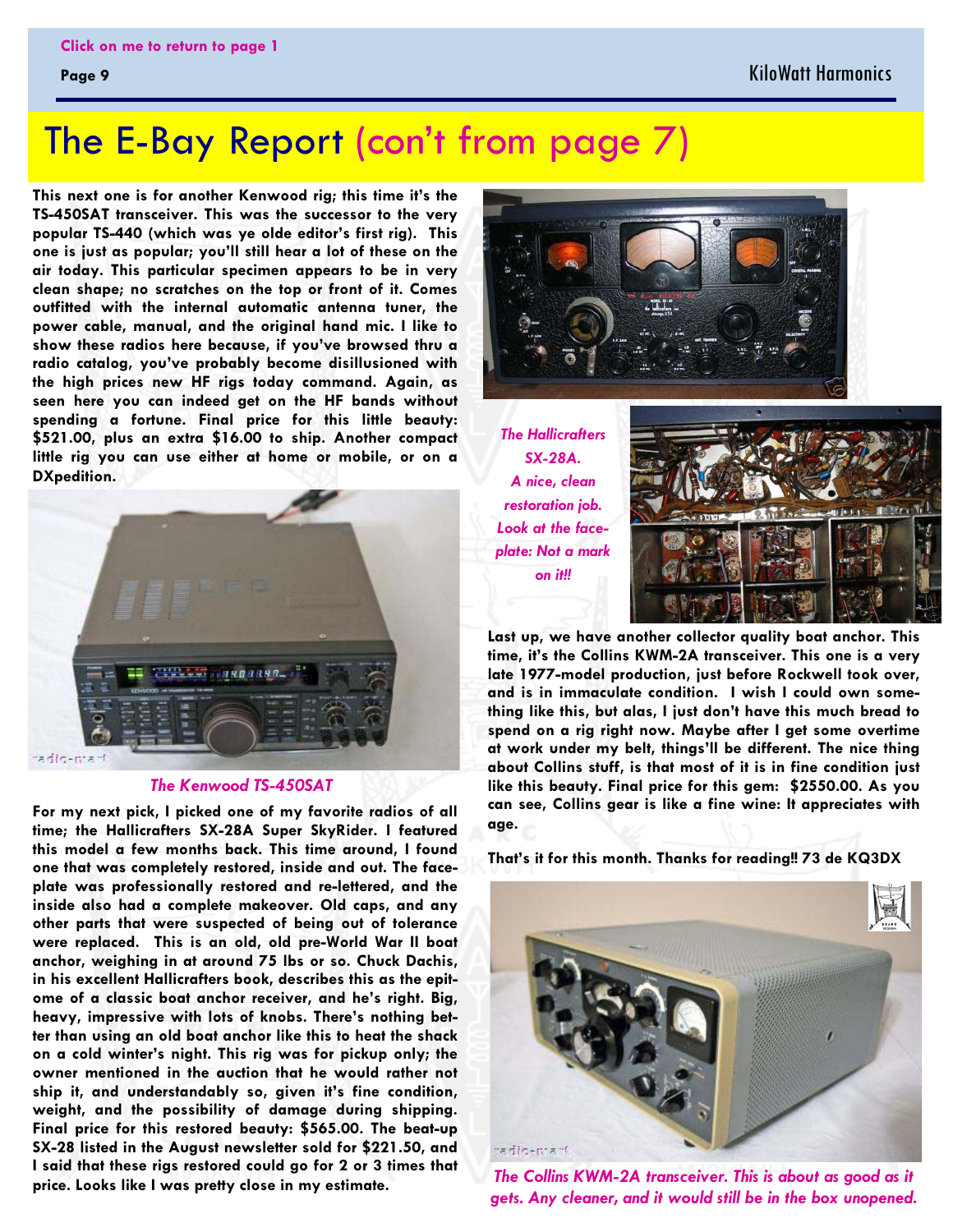#### KiloWatt Harmonics

## <span id="page-9-0"></span> **Shack-Of-The-Month**



**I've been asking for pictures of club members' shacks for some time now, so I thought I'd get the ball rolling by featuring my shack for this month. This is my Ten-Tec Omni VI operating position. The computer is a Compaq Presario laptop, 1.4GHz Intel Celeron processor, and next to it, of course is my Omni VI. I have the computer sitting in one of those notebook desktop adapters, allowing me better versatility in viewing and interfacing components with it. If you look real close, between the rig and computer is a Tigertronics SignaLink sound card interface, as described in this month's 'Beginner's Help Desk' article on page 8. That's a Ten-Tec Model 329B Antenna Tuner on top of the rig, with a wireless keyboard in front of it. On the right, just out of view, is a Heil Goldline microphone on a boom mount. You can see the boom mounted next to the rig. That's a Daiwa 2KW SWR meter you see between the rig and the computer. With this setup, I can work all modes running 100 watts max. I run a Butternut HF9V vertical, a half-wave inverted-vee on 40, 80 and 160M in the winter, and a Hy-Gain TH5DX 5 element Triband Yagi up 50' from this position. Out of sight to the left is a Kenwood TH-215 2M handheld I use for local repeater chatting. I also have this configured as a remote-base setup; therefore, I can access this station and use it when I am away from home thru an Internet link. (Something else I will describe in a future issue.) It's a compact little setup which works just fine for me. I've worked the world from this modest setup with nothing more than my vertical and 100 watts; so as you can see, you don't need a roomful of equipment to get started on HF.** 

**Feel free to send me pics of your shack; I'd love to feature it here. I like to see other members' shacks; what works for them and what doesn't in terms of setup and equipment layout. I also like to see what other members choices are for equipment. Send your Shack-Of-The-Month submission to: <KQ3DX@hotmail.com> CUL, thanks/73 de KQ3DX.**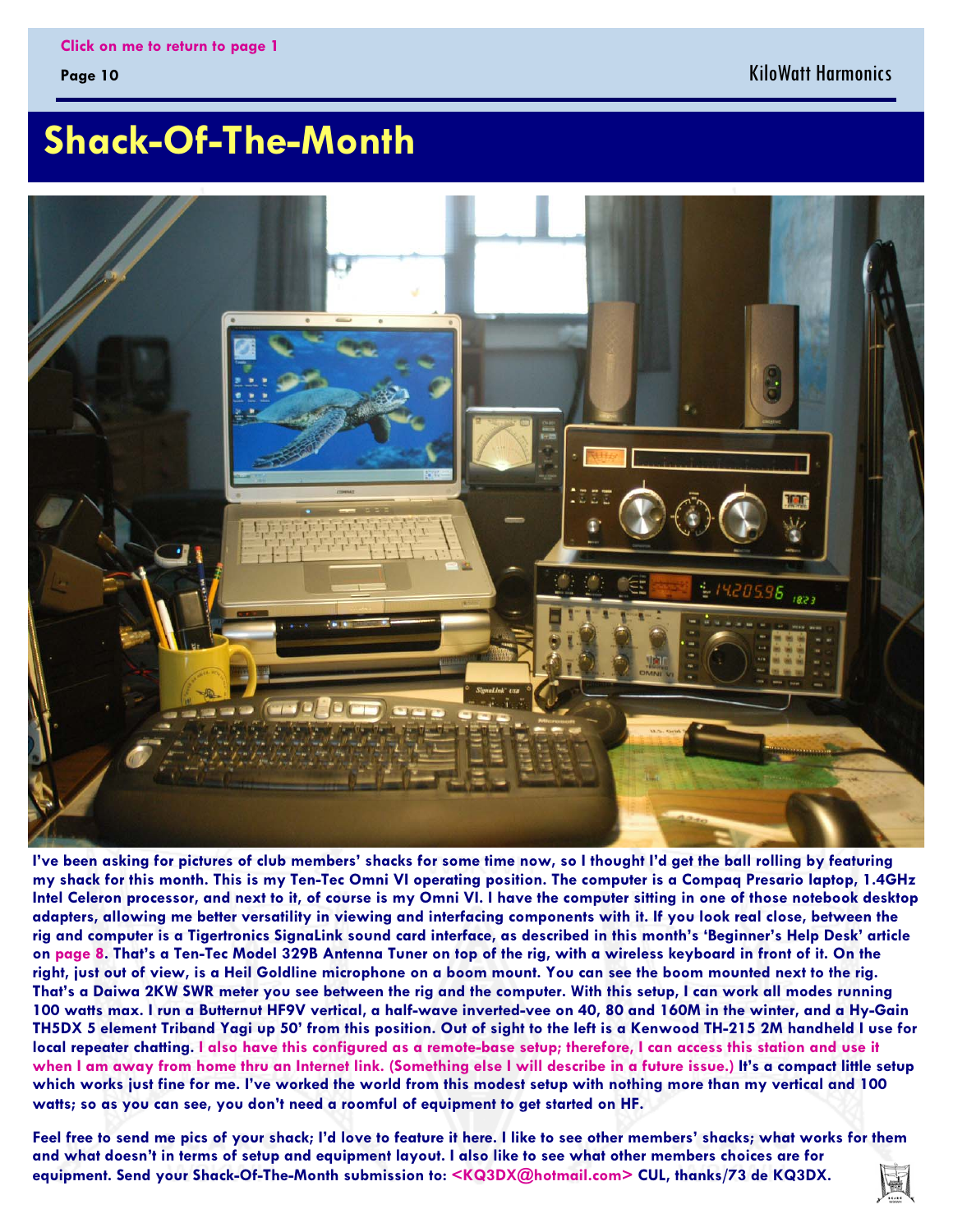## <span id="page-10-0"></span>The Beginner's Help Desk [\(con't from page 8\)](#page-7-0)

**On the front of the unit is 3 knobs: 'Transmitter'; this adjusts the input audio level to your rig: 'Receiver'; this adjusts the receiver audio level (I do not use this since audio goes directly to my computer); and 'Delay'; this adjusts the 'hang time' of your transmitter after clicking to the receive mode in MultiPSK. All the way clockwise, and it will immediately switch to receive when selected; turning the knob clockwise will increase the switchover time from transmit to receive.** 

**On the back is a 'Mon' jack; I have a pair of headphones plugged into this so I can listen to TRANSMITTED audio. You will not be able to hear receiver audio here, only transmitted audio. There is also an 'Aux' connection; you can plug speakers into this to hear receiver audio if you wish.** 

**The best way to test your setup out, is to do it on-air with a friend. Have them monitor your signal to make sure it is not 'dirty'. (I would be happy to help out on this end. E-Mail me: <KQ3DX@hotmail.com> if you need help testing or setting up.)** 

**Lastly, you can download the instructions from the Tigertronics website BEFORE you buy it. Follow this link to download: <http://www.tigertronics.com>** 

**On the left side of the webpage you'll see 'Support'. Click on 'SignaLink', then under 'General' click on 'Online Installation Manual (PDF format)'.** 

**Remember; your setup may differ from mine. Follow the manual and you should have no problem setting it up and configuring the unit for use.** 

#### **HOW TO CONFIGURE THE RIGBLASTER NOMIC INTERFACE**

**This unit is relatively straight-forward and easy to set up. It is much the same setup as the Tigertronics unit, however, when you plug this unit into your computer, it will configure it as a 'COM' or 'serial' device, not a sound card. Again, when you order this from the manufacturer, specify your rig type and number of pins of the microphone jack, and they'll send you the proper cable, ready to plug into your rig.** 

**On the RigBlaster unit, you will need to feed audio from your soundcard to the interface. This will be audio out to your rig. So, you'll have to plug a cable into your 'Speaker' or 'Line Out' jack on your soundcard, and then into the 'Audio In' jack on the RigBlaster interface. I bought a splitter jack from Radio Shack; all it is, is an adapter with a single male 1/8" plug on one end (this end plugs into the soundcard), and 2 each 1/8" female receptacles on the other end. Into one of these you'll plug your cable to your interface, and the other you'll plug in your computer speakers. These come in stereo or mono; I used the stereo one. These just cost a few bucks and are available at your local Radio** 

 **Shack store. Then simply plug in your microphone cable and you're ready to go.** 

**To use with the MultiPSK program, you'll need to set up audio input/outputs and select a 'COM' device. This is a very simple process; under 'Sound Card Input' and 'Sound Card Output', select the computer's soundcard as the input and output device, and then go to the 'Com Port' selection on the top menu bar, and select your com port. You may need to experiment with this one if you have more than one com device on your computer (such as a modem).** 

**The RigBlaster interface is a little easier to adjust than the Tigertronics SignaLink interface, as it only has one adjustment on the unit. This is for adjusting transmit audio being fed to your transceiver. Again, the best way to test your setup out, is to do it on-air with a friend. That way, they can monitor your signal, and let you know how good or bad the quality of it is.** 

**As with the Tigertronics SignaLink unit, you can download the instructions BEFORE you buy. Follow this link to download:** 

**http://www.westmountainradio.com/pdf/nomicman4.pdf** 

#### **SOME THINGS WORTH REPEATING**

- $\ddot{\bullet}$  **Remember: The Tigertronics SignaLink is configured as a sound card device. The RigBlaster NoMic is configured as a 'COM' or 'serial' device. Don't forget to set this up in MultiPSK as such.**
- $\ddot{\bullet}$  **Most modern day rigs should NOT be run at 100% power when using the digital modes. I run my Omni VI at no more than 50% power. If you run 100% power, you risk damaging the finals in your rig.**
- $\ddot{\bullet}$  **Have a friend listen to your transmitted audio; that way you'll know how clean your signal is. (You don't want a reputation for splattering your signal up and down the band.)**
- $\ddot{\bullet}$  **This is just a very basic tutorial on setting these units up. Your installation may differ from mine. The instructions for both are well written and easy to understand.**
- $\ddot{\bullet}$  **The ARRL's 'HF Digital Handbook' is an excellent reference guide for the digital modes. Now in it's Fourth Edition, it's still only 20 bucks. Money well spent if you think you'll find this stuff interesting enough to pursue.**
- $\ddot{\bullet}$  **Remember; I'm here to help if you need assistance setting up your interfaces or if you need help setting up**  your on-air audio. E-Mail me at: **<KQ3DX@hotmail.com> [\(continued on page13\)](#page-12-0)**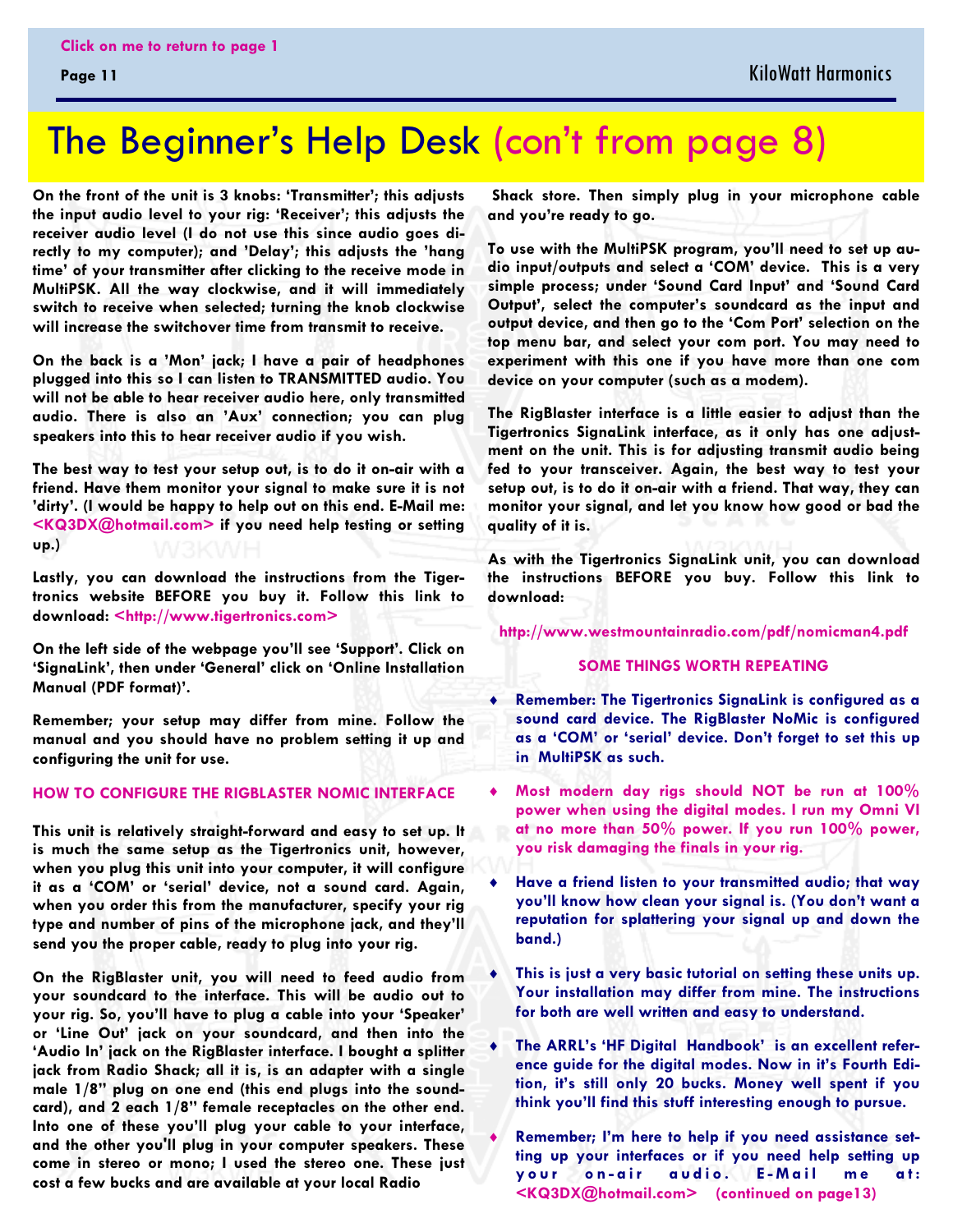#### <span id="page-11-0"></span>**Page 12**

## **Dear Santa: For Christmas, I Want…...**

**JUST A LITTLE HEAPIN' HELPIN' OF SOME OF THE NEW PRODUCTS SEEN AT DAYTON HAMVENTION THIS PAST MAY. FEEL FREE TO DETACH THIS PAGE, AND STICK IT UNDER THE XYL'S (OR OM'S) COFFEE CUP IN THE MORNING FOR SOME NOT-SO-SUBTLE GIFT-GIVING HINTS!! HOPE THERE'S SOMETHING NICE WAITING FOR YOU UNDER YOUR TREE THIS CHRISTMAS!! 73 DE KQ3DX** 



# **HF/VHF TRANSCEIVER PT-8000**

田田田

**関係 資産性** 







**From top to bottom: The Hilberling PT-8000, the Icom R9500, the Icom IC-7000, the Kenwood TM-D710A, the Yaesu FT-950 and the Ten-Tec Omni VII. I'd like to take this opportunity to say 'Merry Christmas' from ye olde editor to you and your family!! Even if one of these creampuffs isn't under your tree this year, I hope your holiday season is great and filled with good times with family and friends. Thanks for your kind comments about the newsletter this past year and the great reception I've gotten as your new editor. CU in 2008!! (Pictures ©2007, & courtesy of Hilberling, Icom, Yaesu, Kenwood & Ten-Tec.)**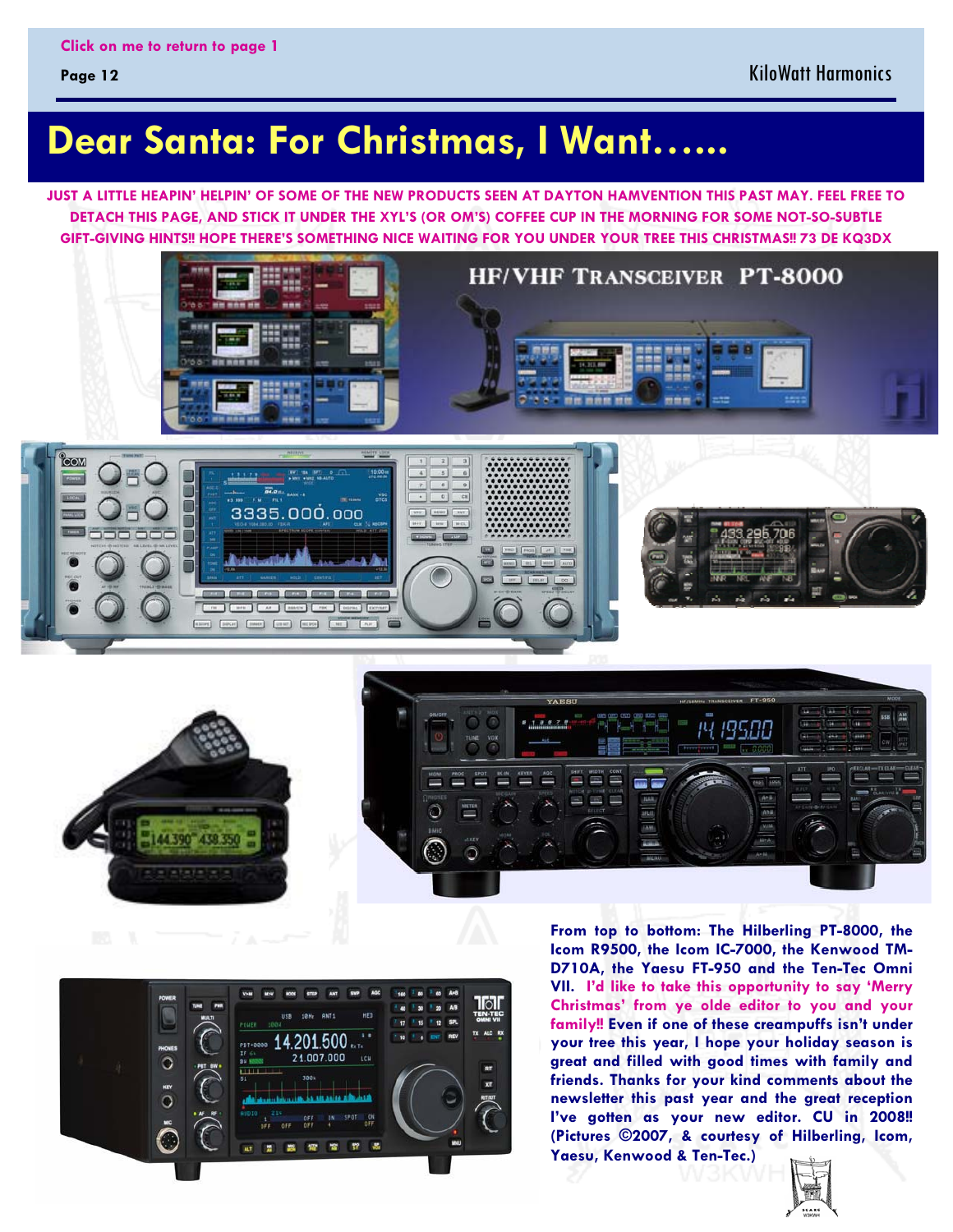## <span id="page-12-0"></span>The Beginner's Help Desk [\(con't from page 11\)](#page-10-0)

 $\ddot{\bullet}$  **CORRECTION TO LAST MONTH'S COLUMN: Last month when we set the program up for listening only, I mentioned that when clicking transmit, not to forget to click back to receive when finished; otherwise you would not hear receiver audio. The way we had it set up, that was not entirely true. YOU WOULD hear receiver audio, but the program would not, since it is still in the transmit mode. (See page 16 in last month's issue, down at the bottom, right above the lower picture.) As Maxwell Smart, Secret Agent 86 would say, "Sorry about that, chief."** 

**Don't forget: Our club has the Tigertronics units installed and operational in the HF and VHF studios. Come play with it there before you decide to buy one for yourself.** 

**Hopefully this'll give you a basic understanding of how to set these units up and get on the air. Next time around, I'll explain some of the features of our other fine program described last month, 'MixW', and how to set our interfaces up.** 

**Finally, which one does ye olde editor like best? I would say that the Tigertronics SignaLink interface is a wee bit better. You have more control over the different settings, and I believe it is a little easier to set up. However, either one is a fine choice to get you going digital, and both are easy to set up and use. Thanks for reading. CU the next time around.** 

- $\ddot{\bullet}$  **The 'Beginner's Help Desk' is written for the new members/newly licensed ops in our club. If you think you have an article that would be of interest to them, send it to me; I'm constantly on the lookout for material for this column. All I ask is that it is easy to understand. Send it to me at: <KQ3DX@hotmail.com>.**
- $\ddot{\bullet}$  **Ye olde editor's disclaimer: I have no interest, either pecuniary or monetary in the products or manufacturers referred to in this article.**



#### FCC Regulatory News [\(con't from page 6\)](#page-5-0)

**implementation of new digital technologies for the maritime mobile service. The International Telecommunication Union's planning for the next World Radiocommunication Conference begins on Monday in Geneva, with the convening of a two-day Conference Preparatory Meeting for WRC-11. Paul Rinaldo, W4RI, will attend on behalf of the IARU.** 

**(more FCC/Regulatory News in the next column >>>>>>)** 

#### **FCC ADMONISHES AMBIENT OVER BPL ISSUES**

 **whether Ambient's BPL operation caused "harmful inter- New York. The Commission found that "Ambient's BPL The FCC, in a letter to Yehuda Cern, Chief Engineer for Ambient Corporation, concluded their investigation into ference" to Amateur Radio stations in Briarcliff Manor, operation has violated the radiated emission limits of Section 15.109" of the FCC Rules "and the terms of its experimental license, call sign WD2XEQ." The FCC's letter went on to say that "we hereby admonish Ambient." No findings were made, however, as to whether or not the system actually caused interference to Amateur Radio, and the Enforcement Bureau left open the issue of future experimental BPL operations at Briarcliff Manor.** 

**Still before the Commission is the question of whether or not Ambient's experimental authorization should be renewed for a further period. Ambient has had an experimental authorization in Westchester County, New York since June of 2002. The most recent experimental authorization expired August 1, 2007. On July 24, Ambient filed an application to extend their authorization for an additional two-year period. ARRL filed an informal objection to that application on July 25, arguing that Ambient should be held to the same standard as the other BPL companies that are subject to the rules governing BPL, such as inclusion of the BPL system in the public database, so that victims of BPL interference can determine its source.** 

**The FCC's Spectrum Enforcement Division sent letters to Ambient in March and May 2007, directing Ambient to "provide the results of any measurements made prior to the filing of its February 5, 2007 report to demonstrate compliance with the radiated emission limits of Section 15.109." The Division also directed Ambient to "submit a follow-up report confirming compliance once it had completed any necessary system modifications." The FCC found that Ambient's BPL operation in Briarcliff Manor "has operated in violation of Section 15.109 of the Commission's Rules. Accordingly, we admonish Ambient for violating Section 15.109 of the Commission's Rules and the terms of its experimental license, call sign WD2XEQ." The FCC cautioned Ambient that any violations of future license provisions "may result in additional sanctions."** 

**ARRL Chief Executive Officer David Sumner, K1ZZ, said, "It is gratifying that the FCC finally has recognized that Ambient's BPL operation in Briarcliff Manor violated both the FCC rules and the terms of its experimental license, has made these violations a matter of public record and has admonished Ambient; however, this action comes three years and one month after the ARRL first brought Ambient's violations to the Commission's attention. This is hardly the speedy resolution that the Commission has promised, and to which its licensees are entitled."ARRL General Counsel Chris Imlay, W3KD, concurred with Sumner, saying "The FCC's admonishment to Ambient was 'too little, too late' from the FCC's Enforcement Bureau. "** 園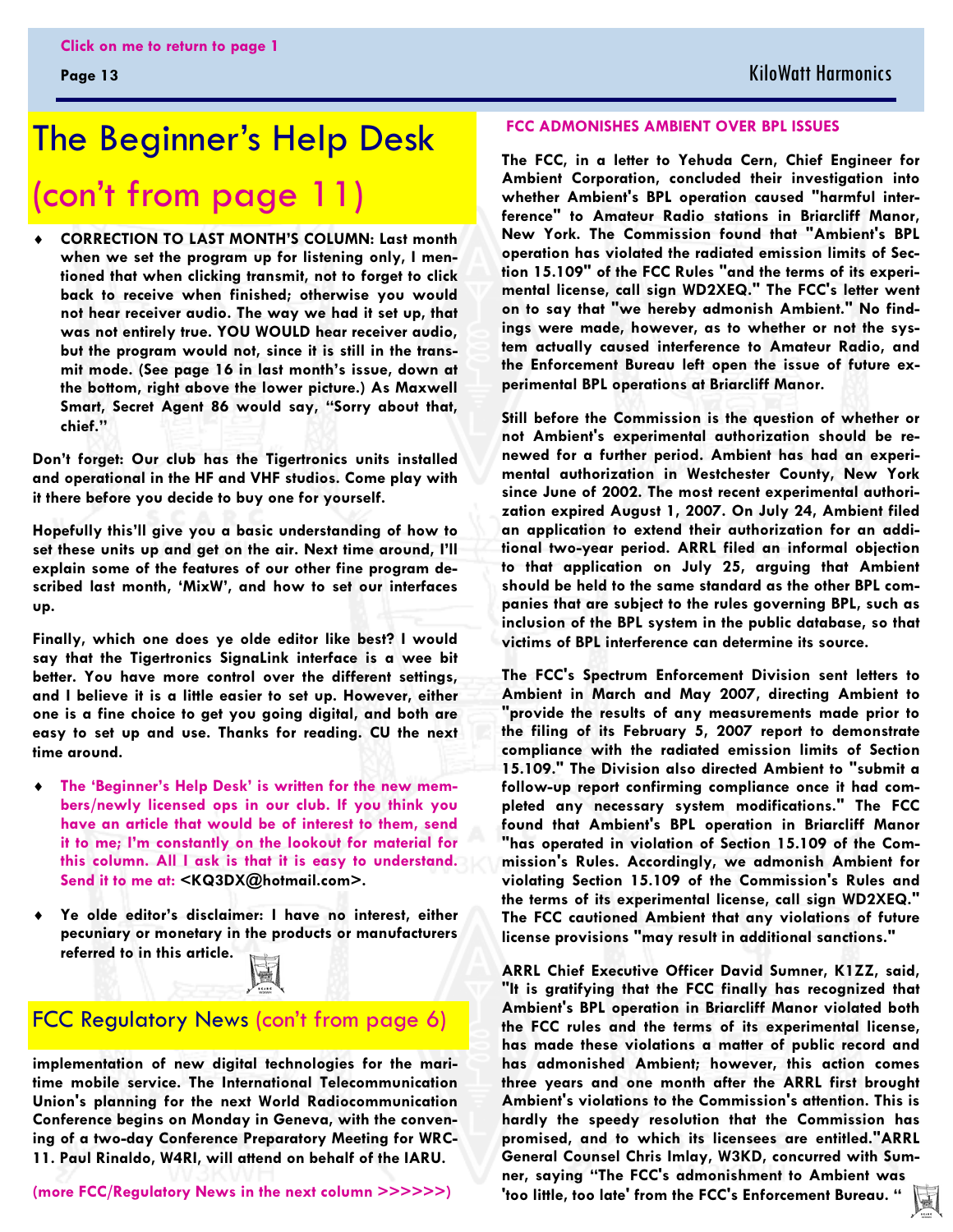<span id="page-13-0"></span>

## **December 2007**

**January 2008**<br>
S M T W T F S<br>
6 7 8 9 10 11 12<br>
13 14 15 16 17 18 19<br>
20 21 22 23 24 25 26<br>
27 28 29 30 31

| <b>Sunday</b>                         | <b>Monday</b>                                     |                                              | Tuesday Wednesday Thursday                         |                       | <b>Friday</b>        | <b>Saturday</b>                       |
|---------------------------------------|---------------------------------------------------|----------------------------------------------|----------------------------------------------------|-----------------------|----------------------|---------------------------------------|
|                                       |                                                   |                                              |                                                    |                       |                      | <b>ARRL 160M Contest</b>              |
|                                       |                                                   |                                              |                                                    |                       |                      |                                       |
|                                       |                                                   |                                              |                                                    |                       |                      |                                       |
| $\overline{2}$                        | 3<br><b>WASH Sun. Eve Net Breezeshooters Net</b>  | 4<br><b>WACOM 10M Net</b>                    | 5<br><b>SCARC Social Nite</b>                      | 6                     | 7                    | 8<br><b>ARRL 10M Contest</b>          |
| <b>ARRL 160M Contest</b>              |                                                   | <b>WACOM 2M Net</b>                          | Alleg. Co. ARES Net                                | <b>SkyView 2M Net</b> |                      |                                       |
|                                       |                                                   |                                              |                                                    |                       |                      |                                       |
|                                       |                                                   |                                              |                                                    |                       |                      |                                       |
|                                       |                                                   |                                              |                                                    |                       |                      |                                       |
| 9                                     | 10                                                | 11                                           | 12                                                 | 13                    | 14                   | 15                                    |
| <b>ARRL 10M Contest</b>               | <b>WASH Sun. Eve Net Breezeshooters Net</b>       | <b>WACOM 10M Net</b><br><b>WACOM 2M Net</b>  | <b>SCARC Social Nite</b><br><b>North Hills ARC</b> | <b>SkyView 2M Net</b> |                      | OK DX RTTY<br><b>Contest</b>          |
|                                       |                                                   |                                              | <b>Holiday Party</b><br>Alleg. Co. ARES Net        |                       |                      |                                       |
|                                       |                                                   |                                              |                                                    |                       |                      |                                       |
|                                       |                                                   |                                              |                                                    |                       |                      |                                       |
| 16                                    | 17                                                | 18                                           | 19                                                 | $\overline{20}$       | $\overline{21}$      | $\overline{22}$                       |
|                                       | <b>WASH Sun. Eve Net Breezeshooters Net</b>       | <b>SCARC Business</b><br><b>Meeting</b>      | Alleg. Co. ARES Net                                | <b>SkyView 2M Net</b> | <b>Winter Begins</b> |                                       |
|                                       |                                                   | <b>WACOM 10M Net</b><br><b>WACOM 2M Net</b>  |                                                    |                       |                      |                                       |
|                                       |                                                   | 2 Rivers ARC<br><b>Business Meeting</b>      |                                                    |                       |                      |                                       |
|                                       |                                                   |                                              |                                                    |                       |                      |                                       |
| $\overline{23}$                       | 24                                                | $\overline{25}$                              | 26                                                 | $\overline{27}$       | $\overline{28}$      | $\overline{29}$                       |
| <b>WASH Sun. Eve Net</b>              | <b>Christmas Eve</b><br><b>Breezeshooters Net</b> | <b>Christmas Day</b><br><b>WACOM 10M Net</b> | <b>SCARC Social Nite</b><br>Alleg. Co. ARES Net    | <b>SkyView 2M Net</b> |                      | <b>Stu Perry TopBand</b><br>Challenge |
|                                       |                                                   | <b>WACOM 2M Net</b>                          |                                                    |                       |                      | <b>WASH Club</b><br><b>Breakfast</b>  |
|                                       |                                                   |                                              |                                                    |                       |                      |                                       |
|                                       |                                                   |                                              |                                                    |                       |                      |                                       |
| $\overline{30}$                       | $\overline{31}$                                   |                                              |                                                    |                       |                      |                                       |
| <b>Stu Perry TopBand</b>              | <b>New Year's Eve</b>                             |                                              |                                                    |                       |                      |                                       |
| Challenge<br><b>WASH Sun. Eve Net</b> | <b>Breezeshooters Net</b>                         |                                              |                                                    |                       |                      |                                       |
|                                       |                                                   |                                              |                                                    |                       |                      |                                       |
|                                       |                                                   |                                              |                                                    |                       |                      |                                       |
|                                       |                                                   |                                              |                                                    |                       |                      |                                       |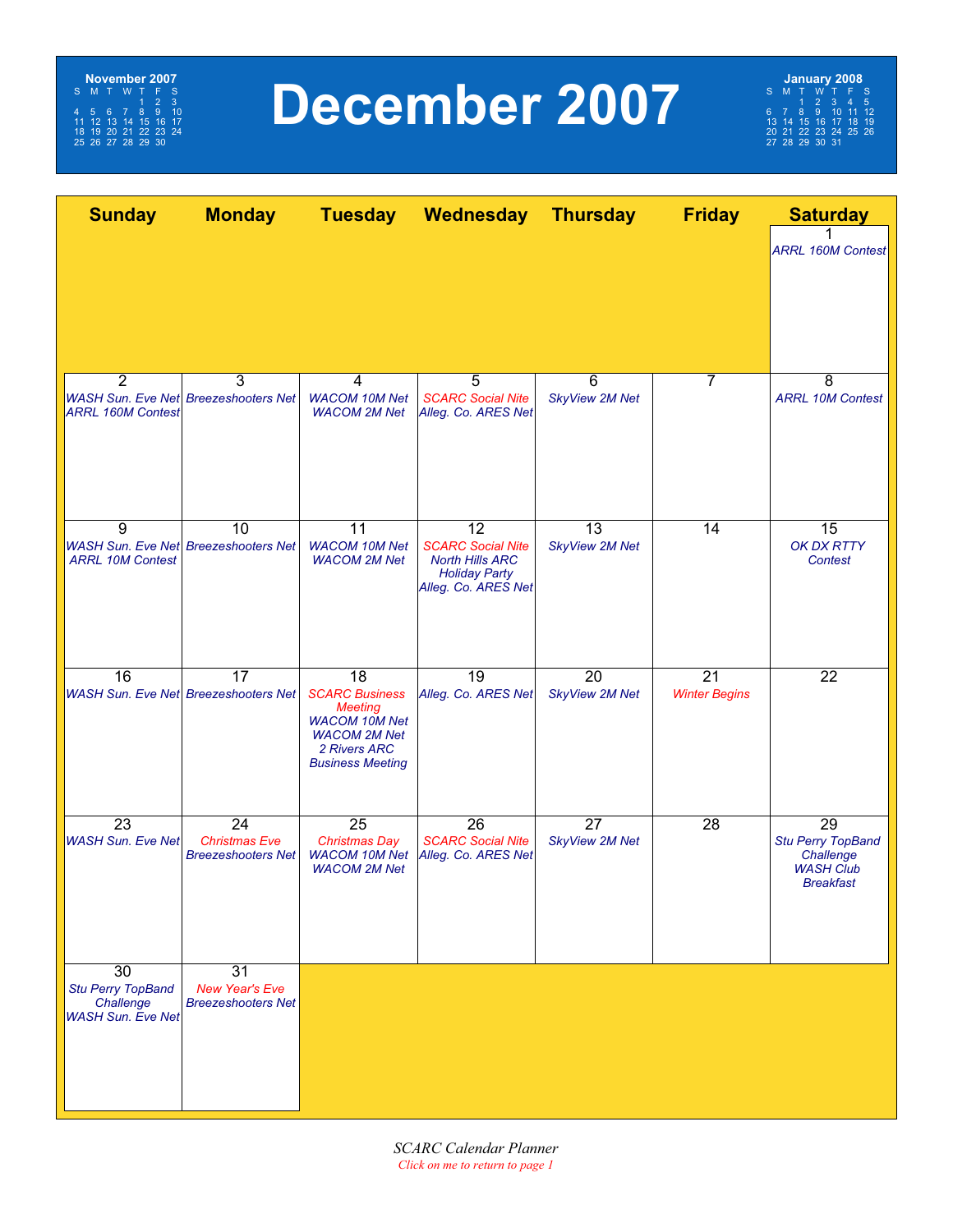

# **January 2008**

**February 2008**<br>
S M T W T F S<br>
3 4 5 6 7 8 9<br>
10 11 12 13 14 15 16<br>
17 18 19 20 21 22 23<br>
24 25 26 27 28 29

| <b>Sunday</b>                                                                                                                                        | <b>Monday</b>                                                                    | <b>Tuesday</b>                                                                                                                                                  | <b>Wednesday</b>                                                                                | <b>Thursday</b>                                                                   | <b>Friday</b>   | <b>Saturday</b>                                                                                                                                                                    |
|------------------------------------------------------------------------------------------------------------------------------------------------------|----------------------------------------------------------------------------------|-----------------------------------------------------------------------------------------------------------------------------------------------------------------|-------------------------------------------------------------------------------------------------|-----------------------------------------------------------------------------------|-----------------|------------------------------------------------------------------------------------------------------------------------------------------------------------------------------------|
|                                                                                                                                                      |                                                                                  | <b>New Year's Day</b><br><b>WACOM 10M Net</b><br><b>WACOM 2M Net</b><br><b>ARRL Straight Key</b><br><b>Night</b><br><b>SARTG New Year</b><br><b>RTTY Sprint</b> | <b>SCARC Social Nite</b><br>Alleg. Co. ARES Net                                                 | 3<br><b>SkyView 2M Net</b>                                                        | 4               | 5<br><b>ARRL RTTY</b><br>Roundup<br>EUCW 160M CW<br>Contest                                                                                                                        |
| 6<br><b>ARRL RTTY</b><br>Roundup<br><b>ARRL Kids Day</b><br>EUCW 160M CW<br>Contest                                                                  | 7<br><b>WASH Sun. Eve Net Breezeshooters Net</b>                                 | 8<br><b>WACOM 10M Net</b><br><b>WACOM 2M Net</b>                                                                                                                | 9<br><b>SCARC Social Nite</b><br><b>NHARC Business</b><br><b>Meeting</b><br>Alleg. Co. ARES Net | 10<br><b>SkyView 2M Net</b>                                                       | 11              | 12<br><b>North American</b><br>QSO Party CW<br>070 PSKFest<br><b>Worked All Britain</b><br><b>Top-Band Contest</b>                                                                 |
| $\overline{13}$<br><b>North American</b><br>QSO Party CW<br><b>DARC 10M Contest</b>                                                                  | 14<br><b>WASH Sun. Eve Net Breezeshooters Net</b>                                | 15<br><b>SCARC Business</b><br><b>Meeting</b><br><b>WACOM 10M Net</b><br><b>WACOM 2M Net</b><br>2 Rivers ARC<br><b>Business Meeting</b>                         | $\overline{16}$<br>Alleg. Co. ARES Net                                                          | 17<br><b>SkyView 2M Net</b><br><b>NAQCC Monthly</b><br><b>Straight Key Sprint</b> | 18              | $\overline{19}$<br><b>ARRL January VHF</b><br><b>Sweepstakes</b><br><b>UK DX RTTY</b><br>Contest<br><b>Int'l United</b><br><b>Teenager Contest</b><br>LZ Open<br>Championship      |
| 20<br>WASH Sun. Eve Net Martin Luther King,<br><b>ARRL January VHF</b><br><b>Sweepstakes</b><br><b>UK DX RTTY</b><br>Contest<br><b>HA DX Contest</b> | $\overline{21}$<br>Jr., Day<br><b>Breezeshooters Net</b><br><b>HA DX Contest</b> | $\overline{22}$<br><b>WACOM 10M Net</b><br><b>WACOM 2M Net</b>                                                                                                  | $\overline{23}$<br><b>SCARC Social Nite</b><br>Alleg. Co. ARES Net                              | 24<br><b>SkyView 2M Net</b>                                                       | $\overline{25}$ | $\overline{26}$<br><b>WASH Club</b><br><b>Breakfast</b><br>CQ WW 160M CW<br>Contest<br><b>BARTG RTTY</b><br><b>Sprint</b><br><b>REF French Contest</b><br><b>YLI SSB QSO Party</b> |
| $\overline{27}$<br>CQ WW 160M CW<br>Contest<br><b>BARTG RTTY Sprint</b><br><b>REF French Contest</b><br>YLI SSB QSO Party                            | 28<br><b>WASH Sun. Eve Net Breezeshooters Net</b>                                | $\overline{29}$<br><b>WACOM 10M Net</b><br><b>WACOM 2M Net</b>                                                                                                  | 30<br><b>SCARC Social Nite</b><br>Alleg. Co. ARES Net                                           | 31<br><b>SkyView 2M Net</b>                                                       |                 |                                                                                                                                                                                    |